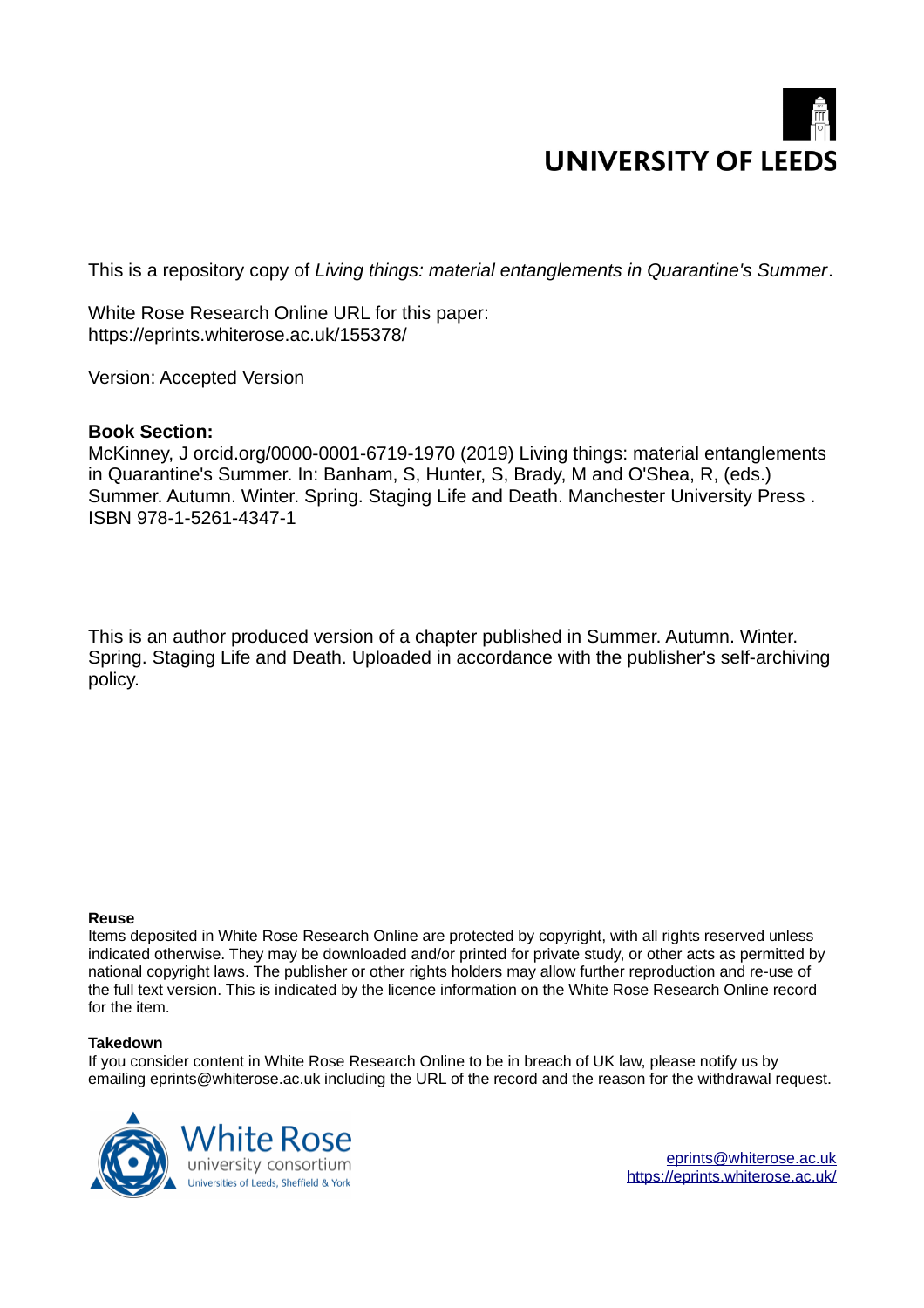### **Living Things: material entanglements in Quarantine's** *Summer*

The house lights go down and *Summer* opens with the first notes and of Electric Light Orchestra's *Mr Blue Sky*. From behind a tall wall of cardboard boxes a long batten of lanterns throwing out powerful white light is hoisted smoothly from the floor, illuminating the cavernous and chilly gloom of the Old Granada studios where I am sitting. The light sweeps across the floor from right to left like a photocopier or a (reversed) sunrise, shrinking the darkness to a strip of shadow beside the wall of boxes. Stretching out from the cardboard wall there is an empty rectangle of grey dance floor at the far side of which there are two people at computers. They are typing instructions for the participants and captions for the audience that appear on overhead displays. Either side of them, there are scores of red plastic chairs. Meanwhile the space itself, a TV studio for nearly 60 years, quietly makes its presence felt through worn and marked walls, old dock doors, blacked-out windows, ducting, scaffolding and piping, silver foil insulation, electrical sockets.

Over the course of the show, the brightly-lit and seemingly empty space is populated and embellished by real lives; the participants in this performance are thirty or forty people of different ages and backgrounds sharing and showing facets of their lives in Manchester. But this not a blank canvas. The studio space and the things in it are an integral aspect of the way this performance produces affect or 'the bodily sensation that is sustained and provoked particularly by aesthetic experiences' (Thompson 2011: 135). As soon as the battened lights start to rise from behind the boxes, it is possible to anticipate and visualise the image of summer that it will lead to, and at the same time, the lights and music together have a visceral impact of their own that precedes the establishment of a familiar visual image. Using the colour and intensity of theatre lights to create the pictorial image of a sunrise is a well-established convention, but this is a visceral event as well as a signifying image. For me, it is a vibrating, surging feeling that starts in the pit of my stomach and extends upwards and outwards, echoing the trajectory of the light and timed to the beat of the music. The long shadow cast by the boxes shrinks as the light establishes a warm, bright atmosphere and I can sense a reciprocal feeling of this shift from dark to light in my body. It is an expansive, hopeful feeling that reminds me of the feeling of real sunlight and my memories of that song, and at the same time connects me with what is happening at that very moment in that particular space. The opening of the show suggests to me a way to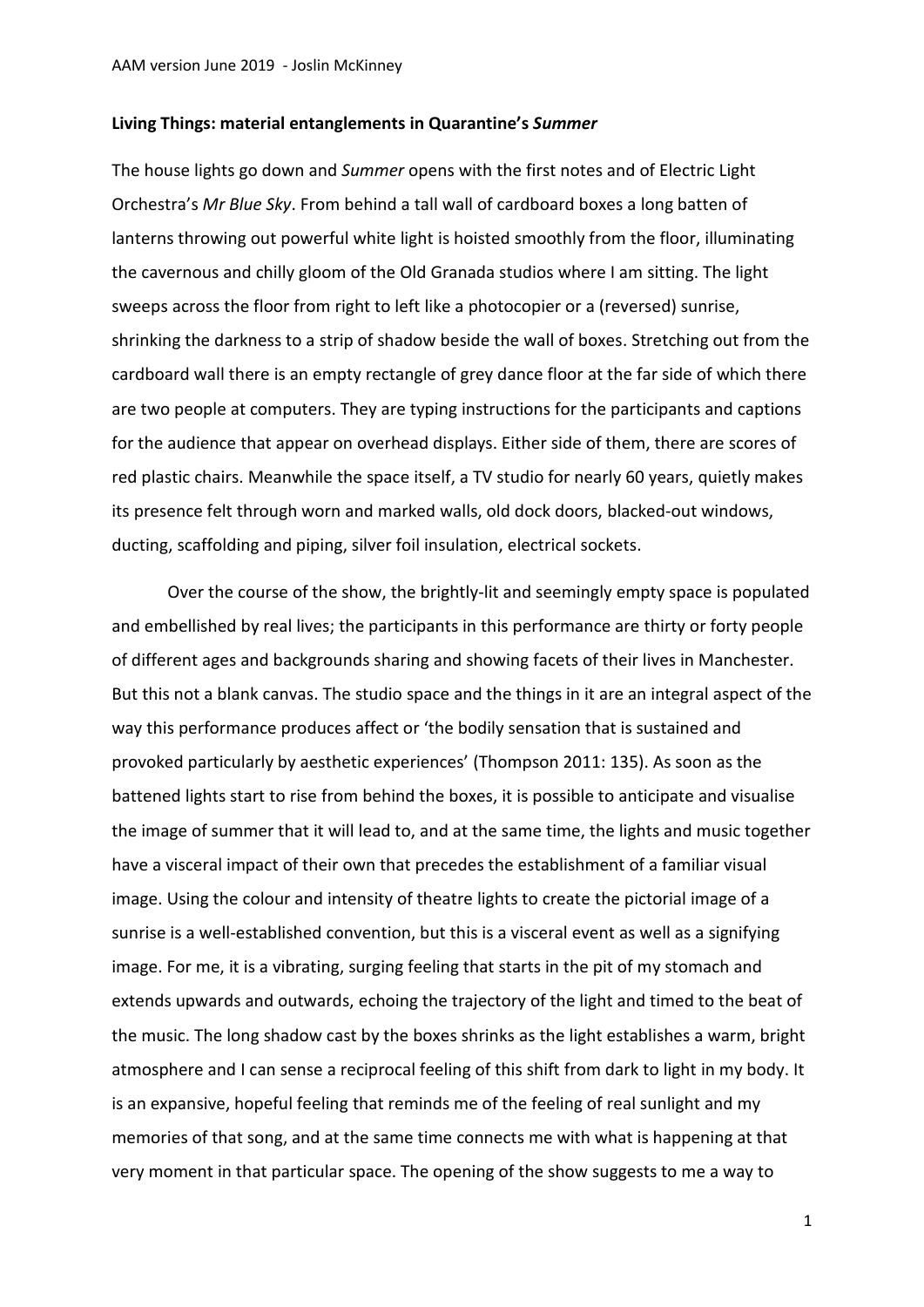watch and to be with this performance that gestures towards the deeply intertwined relationships of people, places and things; relationships that are sensuous as well as symbolic and social. The opening theatrical effect is more than just a clever and delightful trick; it seems to reflect the liveliness and affective potential of all matter, in and beyond the theatre.

Rebecca Schneider points out that theatre practitioners have long recognized the capacity of theatre materials - 'props, sets, lights, sound, makeup, and all the backstage machinery' - as agents or actants (2015: 14). This is not just because these materials enable human performance, but because they have the capacity to perform in their own right. At the turn of the twentieth century theatre artists such as Edward Gordon Craig and Loïe Fuller explored and exploited this capacity. Craig's experimentation with architectonic space and theatre light to reveal different 'moods' were based on his observations of how the combination of natural light and the Duke of York steps near the Mall in London as it changed through the day created 'a drama of silence' (Palmer 2014: 96). In Fuller's *Serpentine Dances,* her moving body merged with yards of billowing silk to create a fluid kinetic sculpture (Barbieri 2017: 128). Nonetheless, both these artists, whilst recognising the potentialities of materials, stressed the necessity of their overall control of them. And in the same way, most theatre scholars have generally considered 'living humans to be the only agents' (Schneider 2015:10). But recent research into theatre objects and materials that has been influenced by 'new materialism' (for examples, Schweitzer and Zerdy 2014, Rae 2015, Margolies 2016, Bleeker 2017) has proposed the idea of materials as 'key players…performing alongside rather than in service to human performers' (Schweitzer and Zerdy 2014:6). Interest in the 'agency' of things (Bennett 2010) and in the 'active participation' of matter in our understanding of the world (Barad 2003, 2007) is not only prompting a re-consideration of the material dimension of performance and a 'reconfiguration of its component parts' (Rae 2015: 130); it is developing a better appreciation of the process of theatre making (especially design) as 'thinking through matter' (Bleeker 2017: 136) and of using performance as an 'apparatus' for exploring the complexities and paradoxes of 'human-environment interdependencies' (Donald 2016: 251). It is also extending understanding of the ways that audiences attend to and make sense of performance, offering 'an expanded repertoire of empathetic engagement' (Eckersall,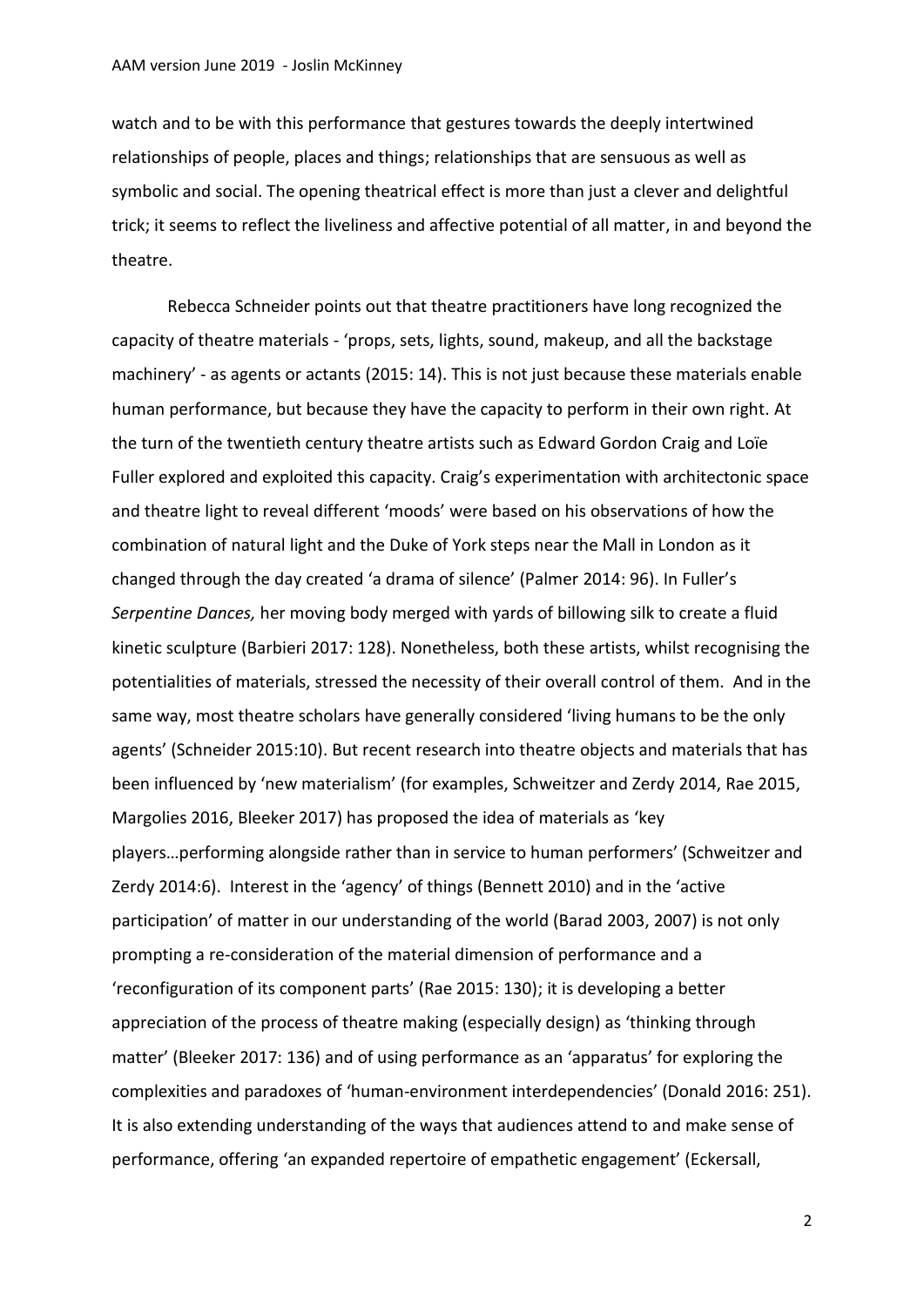Grehan and Scheer 2017: 11) with the multiple materials of performance. Although longheld assumptions about the passive nature of spectatorship have been partially overturned by Rancière (2009), his spectator is 'emancipated' by becoming an active interpreter and translator of stage stories. In contrast, a new materialist perspective repositions the spectator not as an onlooker, but as a constituent part of the material entanglements of performance. It illuminates the formation of aesthetic experience paying particular attention to 'the forces and flows of materials' (Ingold 2010: 97) and the process of materials gathering.

In the context of these new materialist, post-anthropocentric approaches to performance analysis, the scenography for *Quartet*, especially in *Summer* and in *Spring*, provides an interesting example. So-called 'inanimate' objects, that are normally designated a supporting role, both in theatre and in life, are accorded their capacity to influence the performance and its reception. As part of the presentation and performance of human living and dying, Simon Banham's scenography calls explicitly on the lively qualities of non-human entities and seems to enact an ecology of 'vibrant materials' (Bennett, 2010) of all kinds (human and nonhuman). Although the care with which the scenography has been planned and realised is evident, room has been left for materials to 'speak their own language' (Goebbels in Lehmann 2006: 86) and to exercise what Jane Bennett calls 'thing power', that is 'the curious ability of inanimate things to animate, to act, to produce effects dramatic and subtle' (2010: 6).

Paul Rae (2015) has proposed that thinking of theatre as an assemblage is to recognise the full extent of what a theatre production consists of and what and how it can mean. Calling on Jane Bennett's definition of an assemblage as 'ad hoc groupings of diverse elements, of vibrant materials of all sorts' (Bennett 2010: 23), Rae uses assemblage thinking and 'the dynamism immanent to their components and relation' (Rae 2015: 119) to consider theatre as 'the intersection of multiple spaces, practices, technologies, and discourses through the interrelations of forces, agents, meanings, and affects'. Theatre, for all its 'professionalism and orderliness' might be better described as a 'workshop of filthy creation' (ibid 130-1) where even gaffer tape, velour and 13 to15 amp adapters make an active contribution (118-19).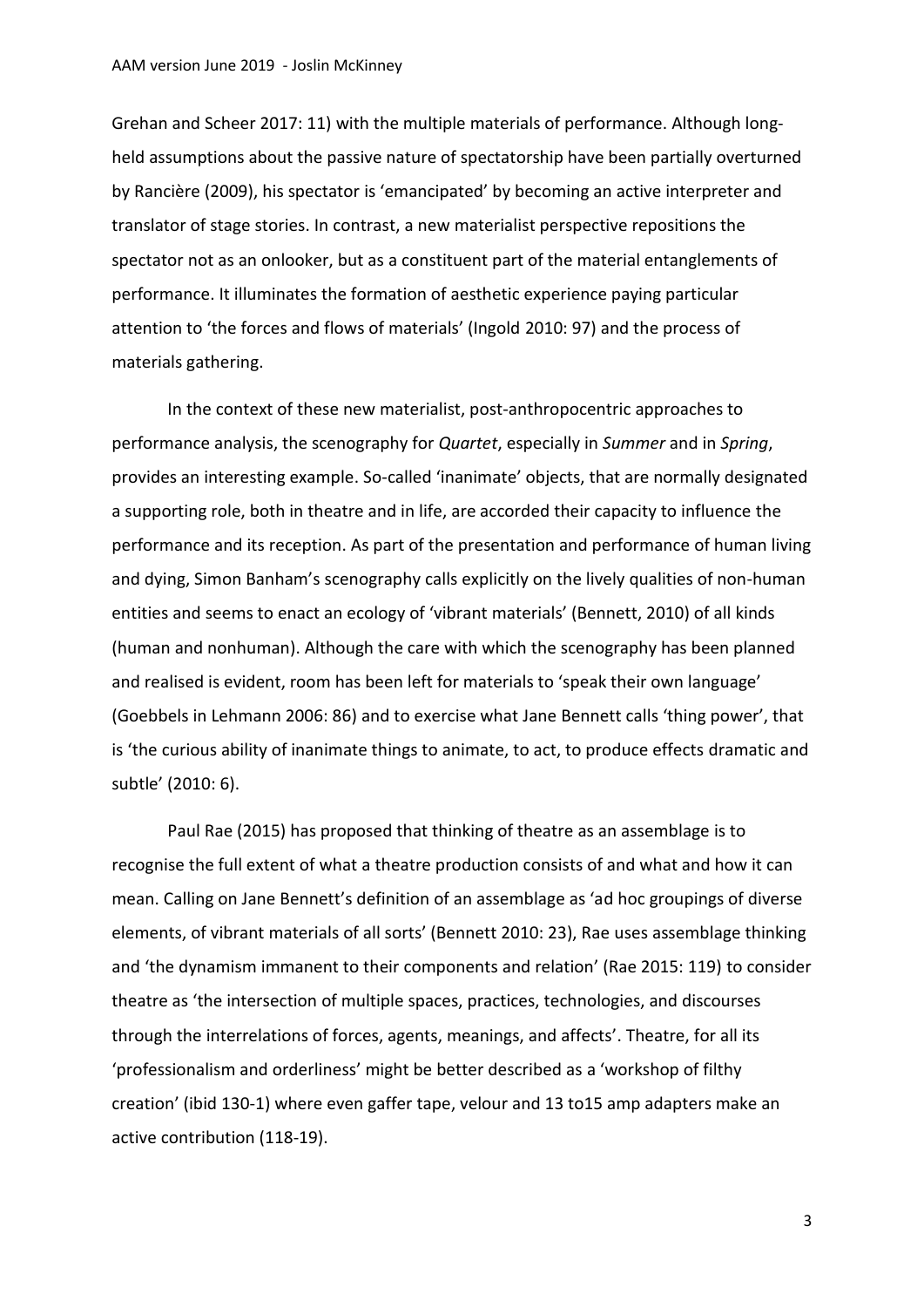New materialist views of what theatre is (Rae 2015) and how it is made (Bleeker 2017) are a departure from 'hylomorphic' (Ingold 2010: 92) perspectives of theatre production where theatre materials are always only in service to the intentions of human agents; playwrights, directors, performers, technicians, designers and audiences. A hylomorphic view of art, craft and technology, dominant in Western philosophy, has positioned matter as the opposite of form:

Form came to be seen as imposed by an agent with a particular design in mind, while matter, thus rendered passive and inert, became that which was imposed upon. (Ingold 2010: 92)

To overturn long-held assumptions about lifeless matter, Ingold says we need to focus not on the finished product but on its formation (ibid). Arguably, that is precisely what these materially expanded views of theatre are doing in different ways. But what does focusing on formation and not on product mean for spectatorship? Or, to put it another way, how does thinking about theatre images as things in formation revise our understanding of how theatre produces affect?

There is a section towards the end of *Summer* (captioned for the audience as 'try to make sense of it all') where the participants each bring on an array of stuff. From suitcases, laundry bags and storage boxes come variously; books, magazines, clothes and ornaments; a feather boa, a flamenco dress; toy stuffed animals, quilts and cushions; coffee pots, clocks and shoes; a dress maker's mannequin; a one-person tent; an umbrella; a plant in a pot, a wooden tulip; a pink guitar and, I think, some bagpipes. As the participants stand behind the objects carefully laid out in front of them, I wonder about the provenance of the objects. Are they really their own? Do they attach special significance to them? Or has Simon Banham curated and edited them to create an effect of ordinary life? What empty spaces have they left in rooms across Manchester whilst on temporary loan to *Summer*? At first the objects seem as though they could be intended to say something about the people they belong to and are used by, as conventional stage props do. But it isn't possible to read them in that way. There are so many that they fill the grey dance floor with colour and texture, hemming in the participants. The next instruction that is given is 'Order the objects…decide how you want to order them'. Now the clutter of stuff is organised by colour, texture or type; red things, shiny things. As each participant has their own idea about how to respond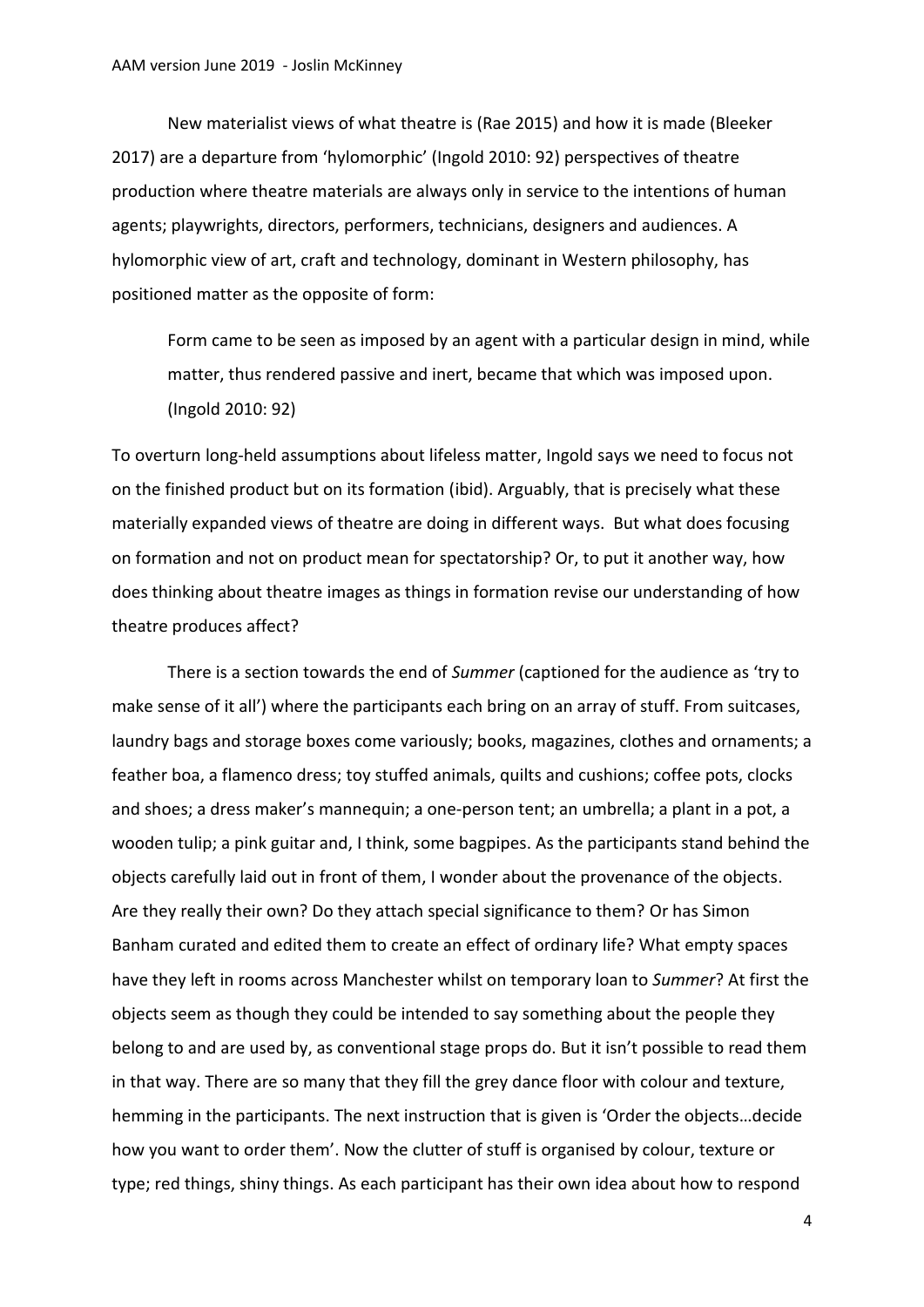to the instruction, objects are frequently re-assigned to different groupings and patterns. They are no longer objects, or what Ingold describes as 'completed forms that stand over and against the perceiver and block further movement' (2012: 439). Instead, they are things or 'gatherings of materials in movement' (ibid), open to multiple possibilities and meanings.

The idea that theatre props are fluid and dynamic is extensively explored by Andrew Sofer who says:

As concrete synecdoches of that dynamic event we call performance, props remind us to keep theatrical meaning at once in our grasp and on the move. (Sofer 2003:16)

Props, he says, 'absorb dramatic meaning' but what I want to suggest here is that the things in *Summer* are, for me at least, the source of feeling and meaning and not just the vehicle. I can't read them as encoded objects, so instead I follow their 'forces and flows' (Ingold 2012: 435). Bennett's idea of 'thing-power' that 'draws attention to an efficacy of objects in excess of the human meanings, designs, or purposes they express or serve' (2010: 20) seems useful here. It summons up a 'world filled with all sorts of animate beings' but, she admits, it also risks overstating the stability of materials rather than their forces, energies and intensities (20). The same might be true in theatre.

For example, in *Spring*, the object/things are more alluring, more overtly theatrical and more mysterious than in *Summer*. The cardboard box wall of *Summer* is replaced by a golden slash curtain and the floor is covered with giant silver balloons shaped like pillows. The red chairs from *Summer* are dotted in between. The pillow balloons (filled with helium) bob and drift regardless of the participants, in this case, twelve pregnant women, as they move between their chairs and the microphone stand to read out their hopes, fears, projections for their unborn children. The balloons are like pregnant bellies or luxurious pillows, celebratory and joyous. But they are also ominous; their shiny reflective surfaces and sharp corners make them slightly threatening and impenetrable. When the women leave the stage and the lights go down the glitter curtain and the balloons hold on to the last of the light, reflecting and glinting until the end.

What I have just written emphasises the virtuosity and seeming independence of the balloons. But in doing that, I risk undermining their potential as things by making myself, as the spectator-interpreter, the form-giving agent. In an alternative account the balloons can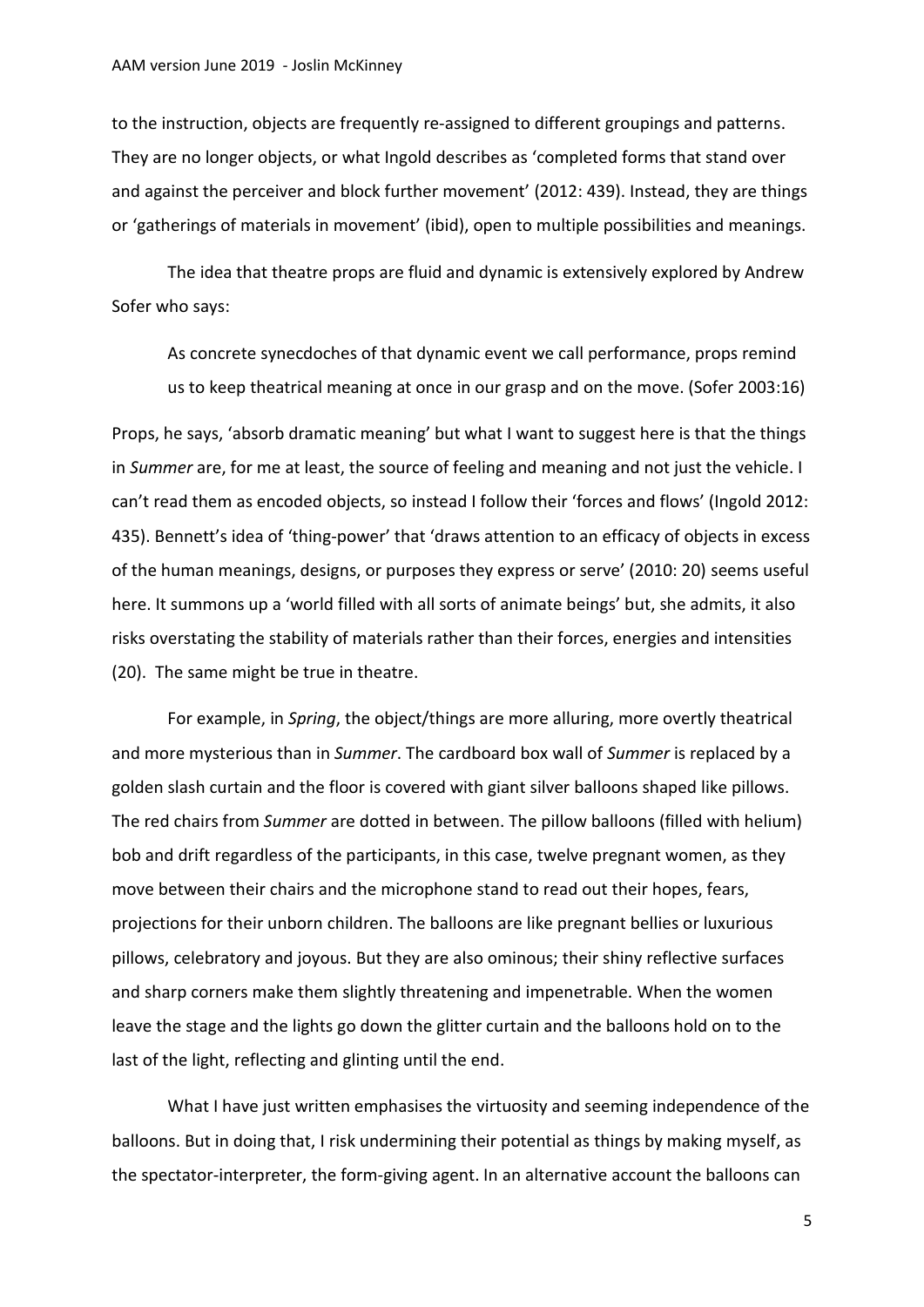be seen as just one component of a gathering of many things. So, their perpetual movement is a result of currents of warm air generated by a combination of lights, body heat, movement and breath penetrating the chilly studio. And the muscular tension in moving, breathing bodies is affected by the words being spoken, the banal, funny and disturbing things that the women say and by the way they can sense other (audience) bodies react. This second version of my experience is more like Bennett's description of an assemblage where 'Each member and proto-member of the assemblage has a certain vital force but there is also an effectivity proper to the grouping as such: an agency *of* the assemblage' (Bennett 2010: 24). Thinking of theatre as assemblage, as Rae has advocated, certainly helps to extend the range of material that could be considered active or vital as part of a performance. But identifying the 'agency' of such assemblages is potentially problematic. The attribution of agency to things, and assemblages of things, risks reduces them to objects, that is completed, sealed off entities. For Ingold 'to render the life of things as the agency of objects is to effect a double reduction, of things to objects and of life to agency' (2014: 219). In his view, the structure of language is partly to blame for this reduction because 'every verb of action' requires a nominal subject (ibid). Karen Barad has similar objections to the 'exaggerated faith' we have in language (2007: 133) and the way that linguistic structure is assumed to reflect ontological reality. She addresses the 'performativity' of matter where agency is not a pre-existing property of things, human or otherwise (as Bennett seems to suggest) but something that emerges (and is always ongoing) through 'agential intra-actions' (Barad 2003: 815). Barad's emphasis is on action (or intra-action) rather than agency and in this the usual distinctions between human and nonhuman or bodies and objects falls away to reveal a performativity of matter. Theatre has always been open to the interchangeable nature of bodies and things and has 'always troubled the borders of the so-called human and the so- called non' (Schneider 2015:9) although the bodies of the audience have tended to be considered as quite separate to what happens on stage. But in the performances that I am considering here, my body seemed to be involved in the intra-action of matter. Bodies, after all, are things too; they are not self-contained entities looking out at the rest of the world, but part of it: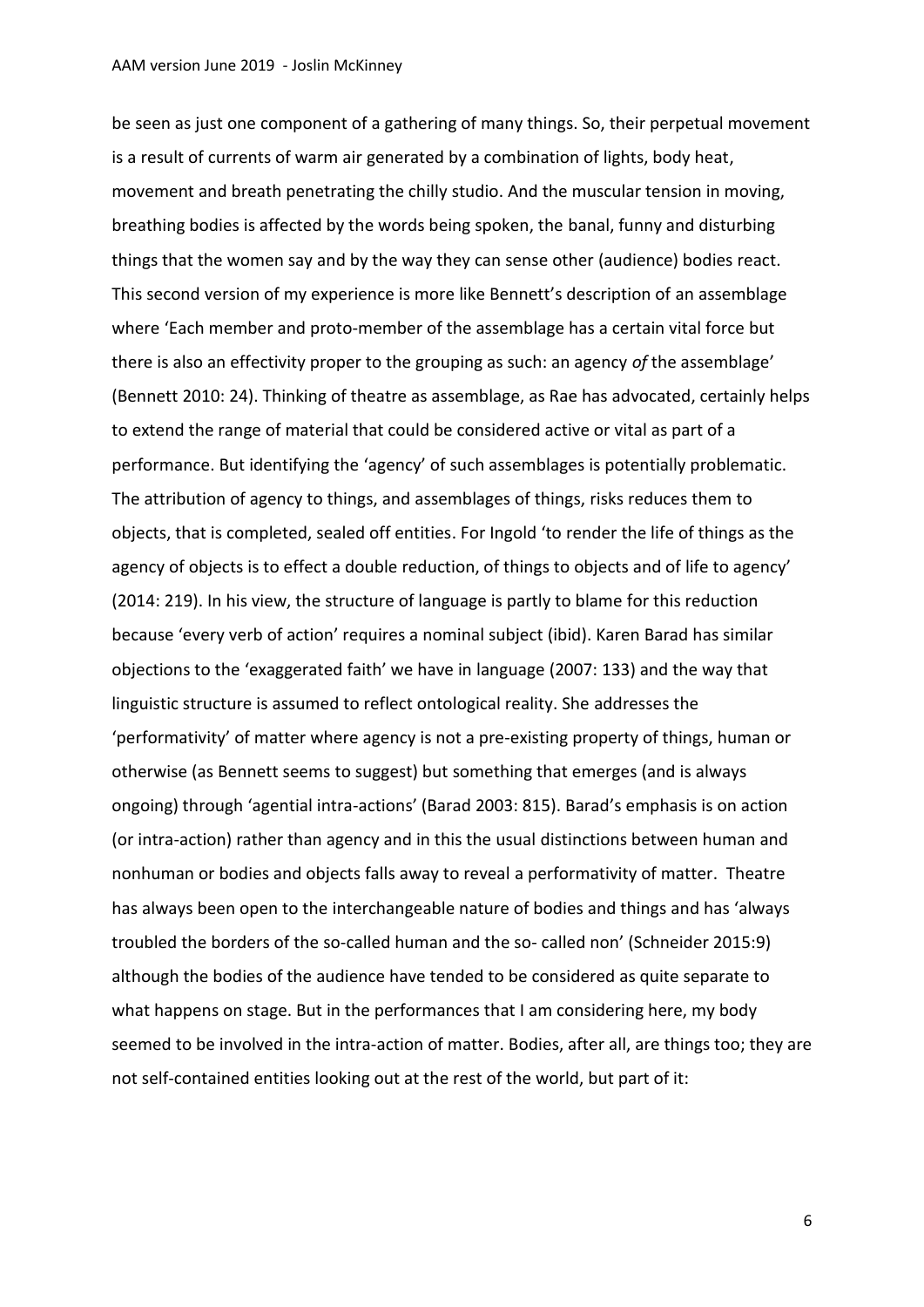As a gathering together of materials in movement, the body is moreover a thing. Thus we should no longer speak of relations between people and things, because *people are things too.* (Ingold 2012: 437-8)

By focusing, not on separate and distinct entities in dialogue (interaction), but on the relationships or 'intra-actions' that give rise to meaning, Barad develops the idea of matter as discursive, as a way of knowing that is based in materiality:

…*matter comes to matter* through the iterative intra-activity of the world in its becoming. The point is not merely that there are important material factors in addition to discursive ones; rather, the issue is the conjoined material-discursive nature of constraints, conditions, and practices. (ibid: 823)

Barad wants to challenge the 'excessive power granted to language to determine what is real' (ibid: 802) and give matter its due as 'to contest and rework what matters and what is excluded from mattering' (ibid: 827). Applied to theatre performance, the concept of intraaction suggests that engaging with or attending to the material dimension of theatre is the foundation of the aesthetic experience. It is a way of 'knowing' about a performance that challenges 'exclusively human systems of comprehension and communication' (Donald 2016: 254). It is not new for the material or physical language of the stage to be investigated; as well as Craig and Fuller, artists such as Tadeusz Kantor and more recently Robert Wilson are well-known examples of what is referred to as 'visual dramaturgy' (Lehmann 2006) What is significant about the idea of the material-discursive nature of matter in the context of performance is that it draws attention to the relations between humans and non-humansthat 'occupy the aesthetic foreground' (Eckersall, Grehan and Scheer 2017: 11), rather than the entities themselves.

My experience of *Summer* was not as a passive viewer, but of being caught up in the unfolding event, and of actively responding to and engaging with the spatial and material dimensions of the performance and the space itself. I felt myself to be a constituent part of an active space that included a shadowy backstage behind the seating, populated with people and things that enabled this event. I had a sense, too of the relative thinness of studio walls and of a Manchester beyond them that was being mapped out by the performers on the stage. As the cast responded to questions about their lives, places and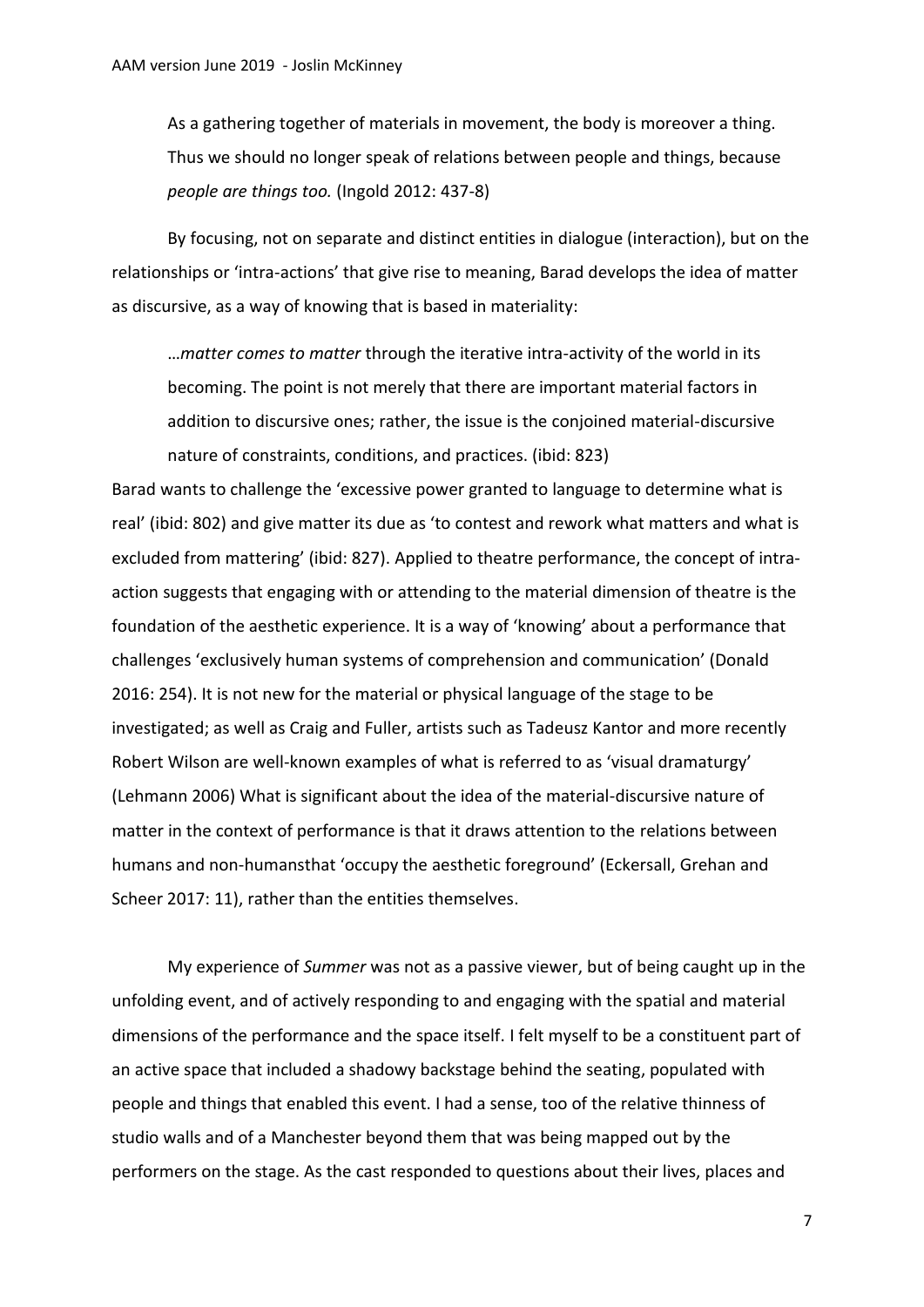### AAM version June 2019 - Joslin McKinney

objects are invoked through references to sitting around a kitchen table, trying to sleep in a flat above a nightclub and their familiarity with streets and neighbourhoods. These were not detailed or crafted descriptions, but they served to anchor their answers in the world beyond the studio walls and provide glimpses of how the environment inflects their lives. Gradually, I began to sense a dense network of relationships between bodies, spaces and materials that extended beyond the stage space into the entire studio and out into Manchester. I had the feeling of escaping the boundary of my skin and seeping into the living, breathing city.

Ethnographer Kathleen Stewart describes her work as an 'accretion of ways of attending to the charged atmospheres of everyday life' (2010:2) and I think attending to *Summer* engendered a similar way of being with and relating to the performance. Stewart's idea of 'atmospheric attunement' (ibid: 4) or an alerted sense to the affective nature of the world might be a helpful way to think about accessing and appreciating the materialdiscursive dimensions of performance. Being attuned to the affective capacity of environments allows the 'hard surface of matter' to shift into a register of 'emergent expressivity' or that 'mute things' might 'metamorphose into an aesthetic phenomenon' (Stewart 2015: xv). Stewart's approach to the 'ordinary affects' of everyday life is compatible with attending to *Summer.* And her concept of 'worlding' is one that captures the aesthetic experience of attuning to the forms and rhythms of the world:

In any worlding we can ask how things come to matter and through what qualities, rhythms, forces, relations and movements. Here I'm interested in the peculiar materialities of things that come to matter. The way they are at once abstract and concrete, ephemeral and consequential, fully sensory and lodged in prolific imaginaries. The way they stretch across scenes, fields and sediments, attaching to the very sense that something is happening. (Stewart 2010: 4)

In writing this chapter, I have struggled to convey the full extent of my entanglement with other bodies and things during *Summer* and Stewart's exploration of the affects of everyday life is also helpful in thinking through the spectatorial experience of materialism in the theatre, she explains that: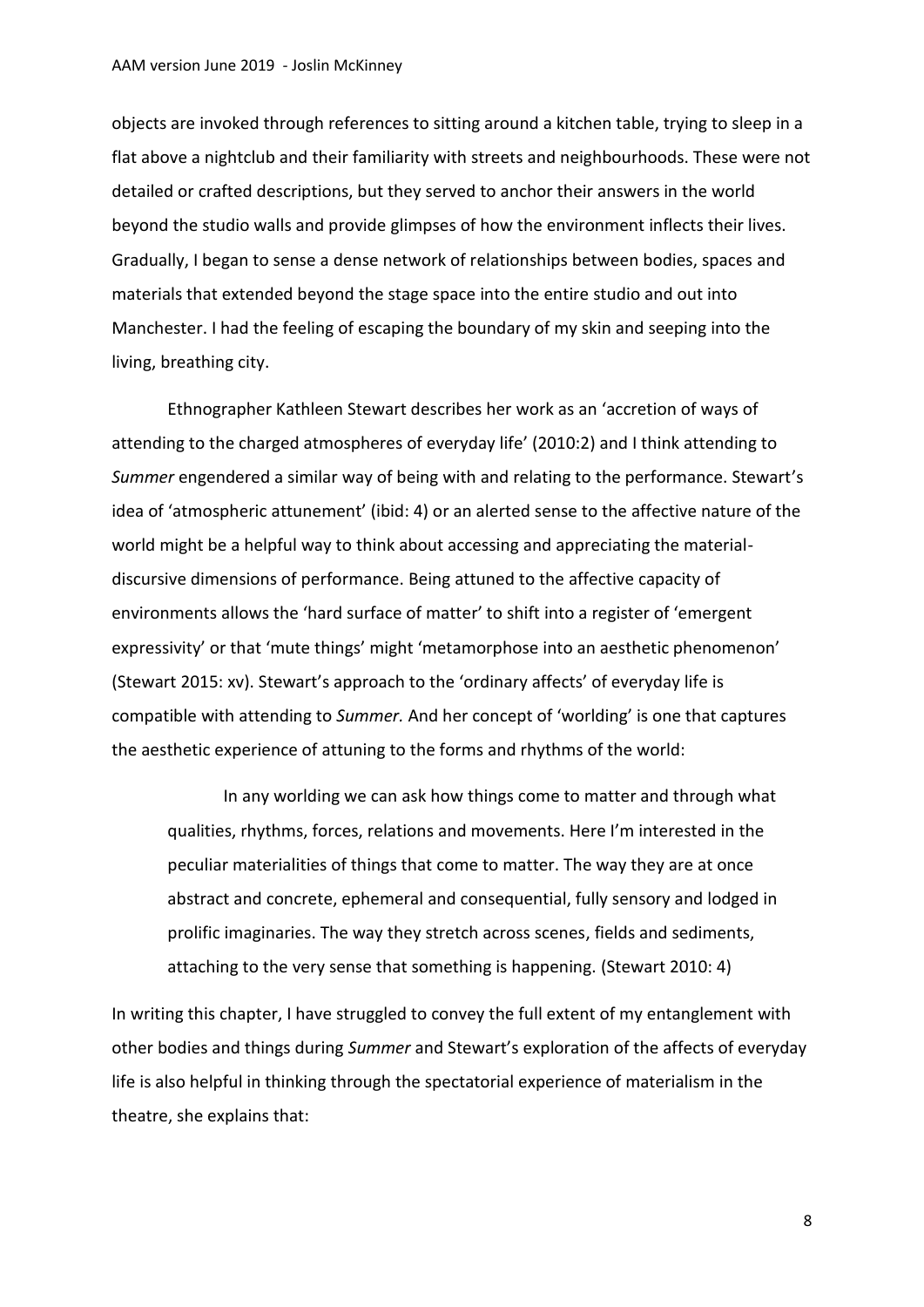They work not through 'meanings' per se, but rather in the way that they pick up density and texture as they move through bodies, dreams, dramas and social worldings of all kinds. Their significance lies in the intensities they build and in what thoughts and feelings they make possible. (Stewart 2007: 3)

There is a section in *Summer* where the performers are given instructions to arrange themselves in relation to the other performers and the to the space of the stage.

Make a line across the stage, any order.

Make a line according to height.

Make a line according to age.

The instructions, reminiscent of rehearsal room warm-up exercises, seemed at first inconsequential, even banal, but with repetition and variation of the arrangements and rearrangements of bodies in relation to the other objects in the space starts to accrue a density, or texture and exert an affective response in me. By the time the display says:

All the men on stage make a group in the centre. Women go into the shadow of the wall.

I can sense something in the intensity of the shadow, not just an absence of light, but a palpable quality and presence distinct from the warm sunny part of the stage, and its part in the composition of these various orderings and divisions of people. It is powerfully affective even though I can't say exactly what it means. Throughout *Summer*, the materials don't so much cause things happen, as set things in motion and activate ways of attending to the performance.

For the spectator, being attuned to the affective potential of the performance effectively means becoming entangled within the 'meshwork' (Ingold, 2011) of the performance. Ingold's term replaces 'the conventional image of a network of interacting entities' with an image of 'the meshwork of entangled lines of life, growth and movement' (Ingold 2011: 63) and emphasises the on-going nature of being in the world and the interdependence of human and nonhuman materialities, both in art and in life: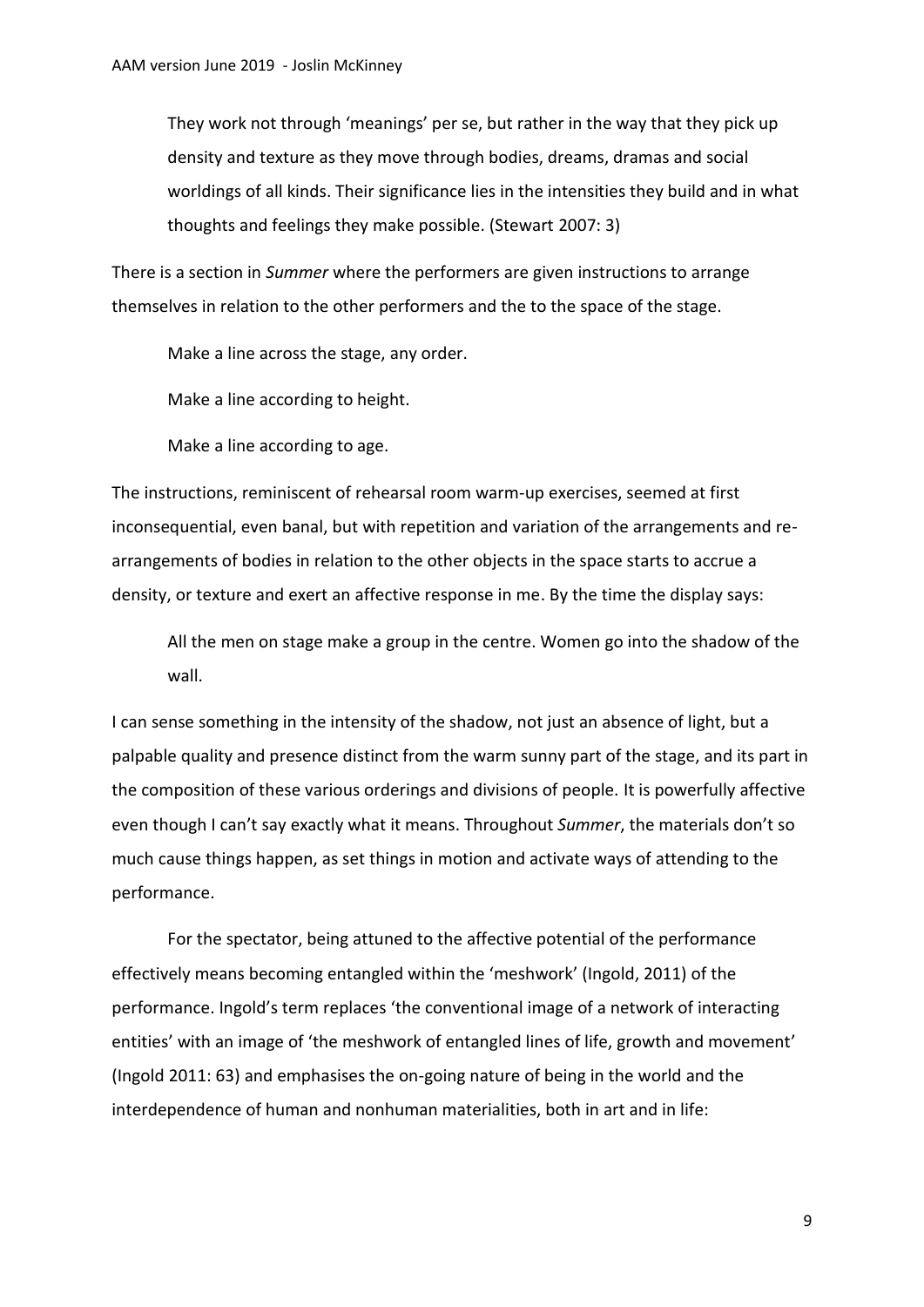Caught in the webs of late capitalism, we can no longer ignore how enmeshed our lives have become with objects and other nonhuman entities, nor can we claim autonomy from objects in our daily performances, both onstage and off. (Schweitzer and Zerdy 2014)

The scenographic meshwork of *Summer* fosters a 'mode of attunement' (Stewart 2007) or a way of 'being alive' to the world (Ingold 2011) where the spectator becomes entangled with all the other lively materialities of the performance. Normally, scenography, along with the associated technologies and materials of production, is discussed as though it were an object, complete in itself and already inscribed with meaning. Generally, the 'contribution of nonhuman entities' in the theatre has been ignored and 'actively obscured in favour of selfconscious displays of human creativity and virtuosity' (Rae 2015). However, the scenography for *Quartet* shows that things of all kinds make an active contribution to the on-going formation of feeling and meaning during a performance. Banham's designs support a dynamic spectatorial engagement, through entanglements of human and nonhuman things, with the performance and with the real lives that are braided into it.

# **References**

Barad, Karen, 2003. 'Posthumanist Performativity: Toward an Understanding of How Matter Comes to Matter' *Signs: Journal of Women in Culture and Society*, 28 (3): 801 – 831.

Barad, Karen. 2007. *Meeting the Universe Halfway*. Duke University Press

Barbieri, Donatella (2017), Costume in Performance. Materiality, Culture, and the Body, London, New York: Bloomsbury.

Bennett, Jane. 2010. *Vibrant Matter: A Political Ecology of Things,* London: Duke University Press.

Bleeker, Maaike. 2017. *Costume in Performance. Materiality, Culture, and the Body*, London, New York: Bloomsbury.

Donald, Minty. 2016. 'The performance 'apparatus': performance and its documentation as ecological practice', *Green Letters*, 20:3, 251-26

Eckersall, Peter; Grehan, Helena and Scheer, Edward. 2017. *New Media Dramaturgy: Performance, Media and New-Materialism.* Basingstoke: Palgrave Macmillan.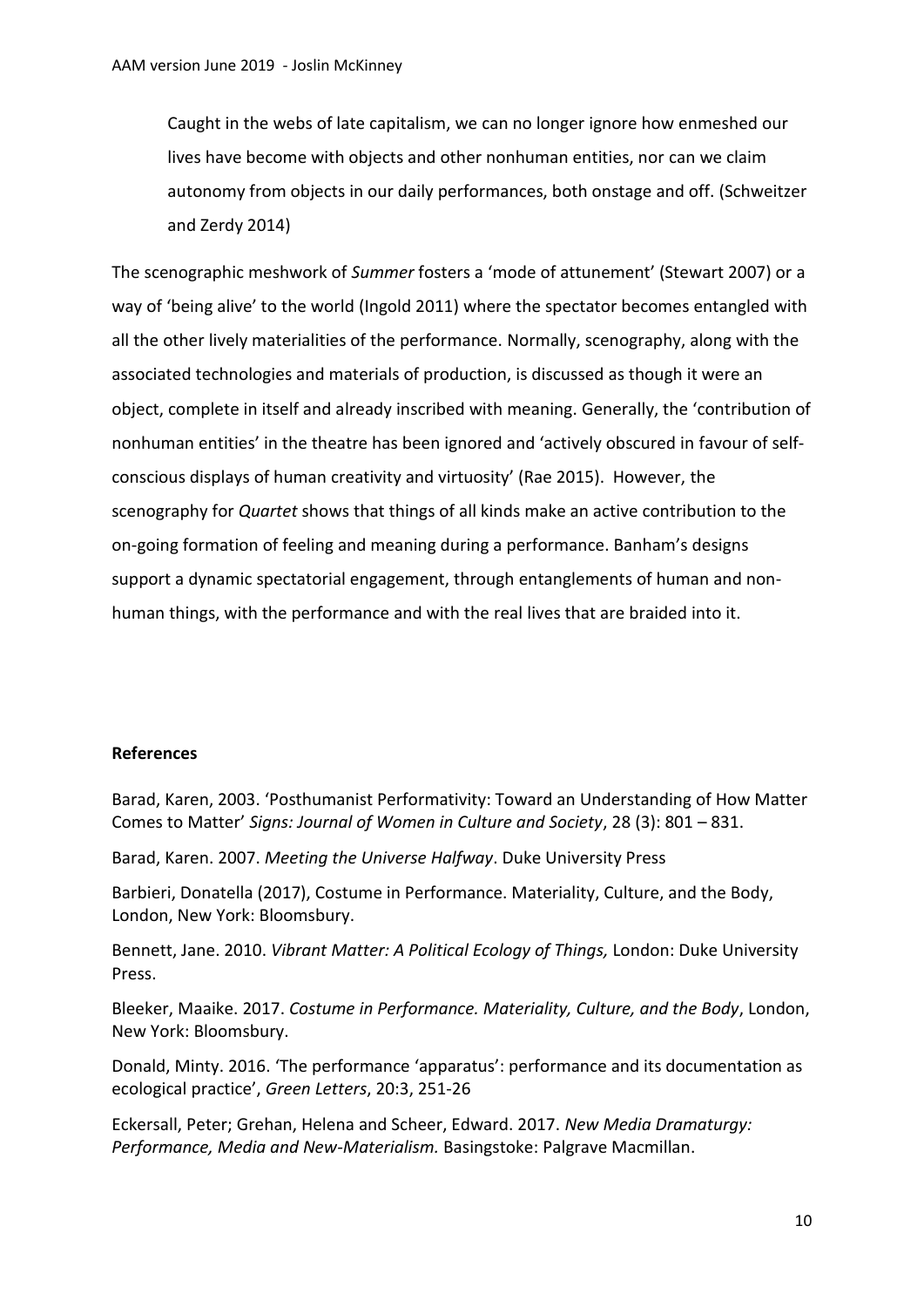Ingold, Tim. 2010. 'The Textility of Making', *Cambridge Journal of Economics* 2010, 34, 91– 102

Ingold, Tim. 2011. *Being Alive*. London: Routledge

Ingold, Tim. 2012. 'Towards an Ecology of Materials', *The Annual Review of Anthropology,*  41:427–4

Ingold, Tim. 2014. 'Being Alive to a World Without Objects', in Graham Harman (ed) *The Handbook of Contemporary Animism,* Abingdon: Routledge

Lehmann, Hans-Thies. 2006. *Postdramatic Theatre*, trans. Karen Jurs-Munby, London, New York: Routledge

Margolies, Eleanor. 2016. 'Return to the Mound. Animating Infinite Potential in Clay, Food, and Compost', in Dassia N. Posner, Claudia Orenstein and John Bell (eds), *The Routledge Companion to Puppetry and Material Performance,* 322-335, London, New York: Routledge.

Palmer, Scott. 2014. *Light: Readings in Theatre Practice*, Basingstoke: Palgrave Macmillan.

Rae, Paul. 2015. 'Workshop of Filthy Creation: Theatre Assembled' *TDR: The Drama Review,* 59:4, 117 - 132

Rancière, Jacques. 2009. *The Emancipated Spectator*, trans. [Gregory Elliott.](https://www.versobooks.com/authors/43-gregory-elliott) London: Verso

Schweitzer, Marlis and Zerdy, Joanne (eds). 2014. *Performing Objects and Theatrical Things,* Basingstoke: Palgrave Macmillan.

Schneider, Rebecca. 2015. 'New Materialisms and Performance Studies'. *TDR: The Drama Review*, 59 (4): 7-17

Sofer, Andrew. 2003. *The Stage Life of Props*, Ann Arbor: University of Michigan

Stewart, Kathleen. 2007. *Ordinary Affects*. Duke University Press

Stewart, Kathleen. 2010. 'Atmospheric Attunements' *Rubric* 1, 1 -14

Stewart, Kathleen. 2015 Preface in Christine Berberich and Neil Campbell (eds) *Affective Landscapes in Literature, Art and Everyday Life: Memory, Place and the Senses*. London: Routledge [page range]

Thompson, James. 2011. *Performance Affects: Applied Theatre and the End of Effect*. Basingstoke: Palgrave Macmillan.

# **Key words:**

scenography, spectator, materials, agency, assemblage, meshwork, intra-action, affect